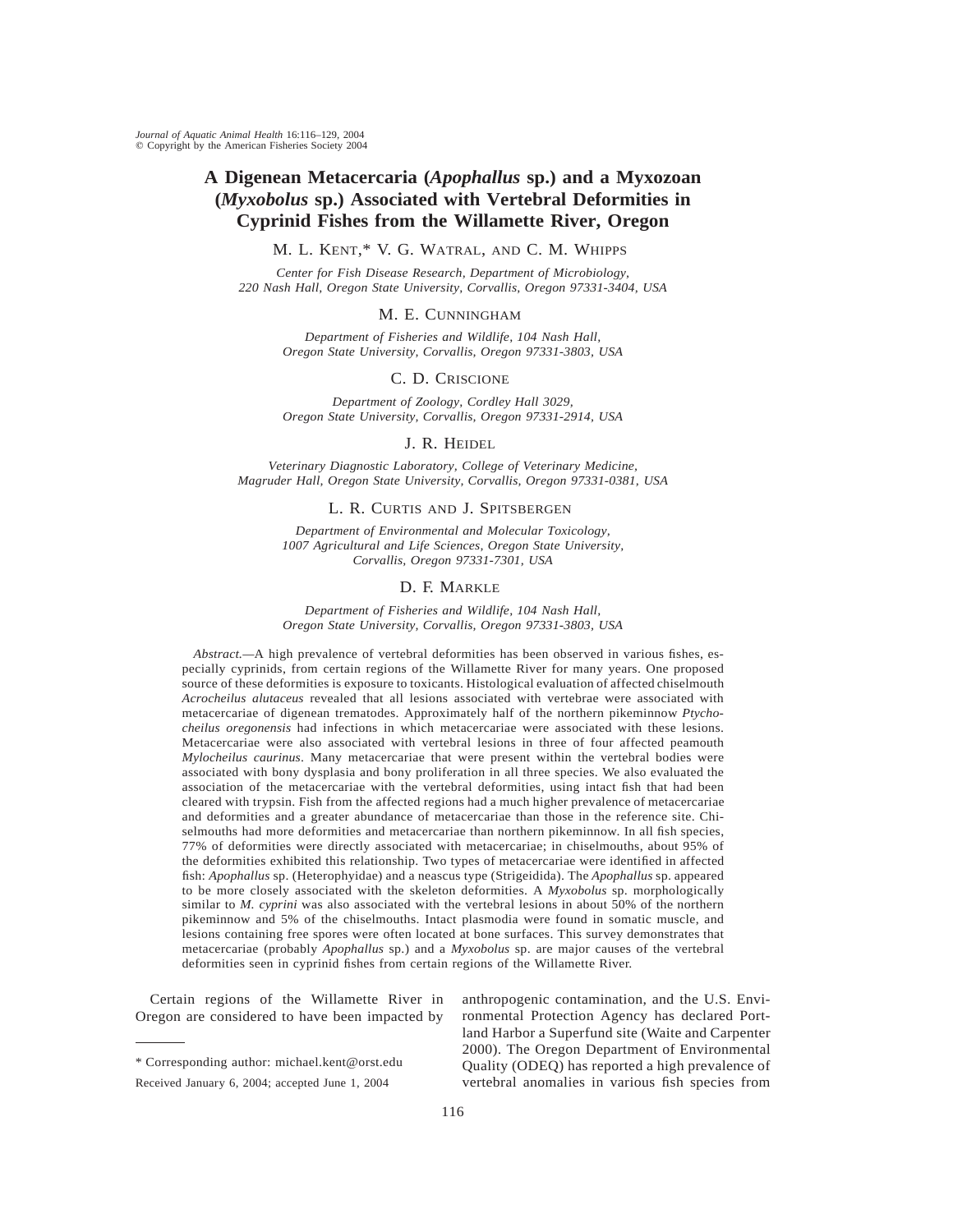this river. The ODEQ studies found that 1–74% of northern pikeminnow *Ptychocheilus oregonensis*in the Willamette River had vertebral anomalies, the greatest prevalence being found at river mile (RM) 27–55, an area known as Newberg Pool (Ellis et al. 1997). The prevalence of deformities generally decreased with distance upstream and downstream of Newberg Pool. In a subsequent survey by Markle et al. (2002) no differences in the patterns of caudal deformities in Willamette River fishes were observed between RM 29 and 71, whereas precaudal deformities were substantially more numerous around the Newberg Pool area (RM 45– 50). Most of the 14 fish species in which they reported vertebral deformities were cyprinids, these deformities being most prevalent in chiselmouth *Arcocheilus alutaceus*.

Skeletal deformities in fishes can be caused by various contaminants, including cadmium, lead, zinc, and organophosphate pesticides (Bengtsson 1974; Bengtsson et al. 1975, 1985; Hiraoka and Okuda 1983). Therefore, vertebral deformities in fish have been suggested to serve as bioindicators of pollution (Bengtsson 1979; Lemly 1997). However, other causes of vertebral deformities are not directly related to chemicals, such as low pH (Frojnar 1977), warmer temperature (Kwain 1975), and nutritional deficiencies (Mehrle and Meyer 1975, 1982; Mauck et al. 1978; Bengtsson 1979; Walton et al. 1984; Akiyama et al. 1986). Moreover, several infectious agents can cause vertebral deformities in fish, including viruses (LaPatra et al. 2001), bacteria (Conrad and DeCrew 1967; Kent et al. 1989), and a wide variety of parasites—particularly myxozoans and metacercariae of digenean trematodes (e.g., Baturo 1980; Bucke and Andrews 1985; Hedrick et al. 1998; Matthews et al. 2001).

A multidisciplinary effort was undertaken by toxicologists, fisheries biologists, and pathologists to elucidate the cause of these deformities in fishes from the Willamette River, including investigations into potential chemical or infectious causes. Here we report the prevalence, associated pathological changes, and description of parasites from northern pikeminnow, chiselmouths, and peamouths from the Willamette River, Oregon.

#### **Methods**

*Samples and specimen processing*.—Underyearling and yearling northern pikeminnow, chiselmouths, and peamouths were collected from the Willamette River near the affected zones: Ash Island, Newberg Pool (RM 51.5), and Wheatland Ferry (RM 72). The reference site was Kiger Island, which is near Corvallis (RM 135) on the Willamette River. All fish were collected from 20 to 29 July 2002. Fish were collected by beach seine, killed with an overdose of Finquel (tricaine methanesulfonate; Argent Chemical Laboratories, Redmond, Washington) and preserved in 10% buffered formalin. Preserved whole fish in formalin were radiographed with a Faxitron MX-20 radiography unit, and the images were evaluated for the presence of vertebral deformities as described by Markle et al. (2002).

Preserved fish were decalcified before processing for histology. Tissues were placed in Cal-Ex II solution (Fisher Scientific, Pittsburgh, Pennsylvania) for 24–48 h. Samples were then rinsed in running tap water for 2 h, after which they were returned to 10% buffered formalin for 24 h. Tissues were embedded, and sagittal sections prepared by standard histological techniques were stained with hematoxylin and eosin. Larger fish were divided into thirds in cross sections before processing. Three  $6\text{-}\mu\text{m-thick sections were pre-}$ pared from each block at approximately  $50-\mu m$ intervals.

To allow for better correlation with the presence of metacercariae associated with vertebral changes, we also examined fish in whole mounts in which fish were first cleared with trypsin and stained with alcian blue and alizarin red S (Dingerkus and Uhler 1977; Potthoff 1984). Cleared fish were placed in a Petri dish and covered with glycerin; the entire fish was then examined at  $25\times$ or  $50\times$  magnification. Total numbers of metacercariae and the presence and absence of the parasites directly associated with vertebral deformities were recorded. Morphological information from the parasites was obtained by using wet mount preparations, and all measurements of metacercariae and myxozoan spores were made with a SPOT camera and computer program (SPOT versions 3.5.5. for Windows; SPOT Diagnostic Instruments, Sterling Heights, Michigan).

For molecular analysis of the myxozoan, muscle tissue determined by microscopy to contain *Myxobolus* sp. spores was frozen or placed in 95% ethanol. To extract DNA, we used the DNeasy Kit (QIAGEN Inc., Valencia, California). A region of the small subunit (SSU) ribosomal DNA (rDNA) was amplified by means of the polymerase chain reaction (PCR) with primers (18E and Myxgen2r) and conditions as described by Kent et al. (2000). Using the above PCR primers and the methods of Whipps et al. (2003), we obtained a sequence ap-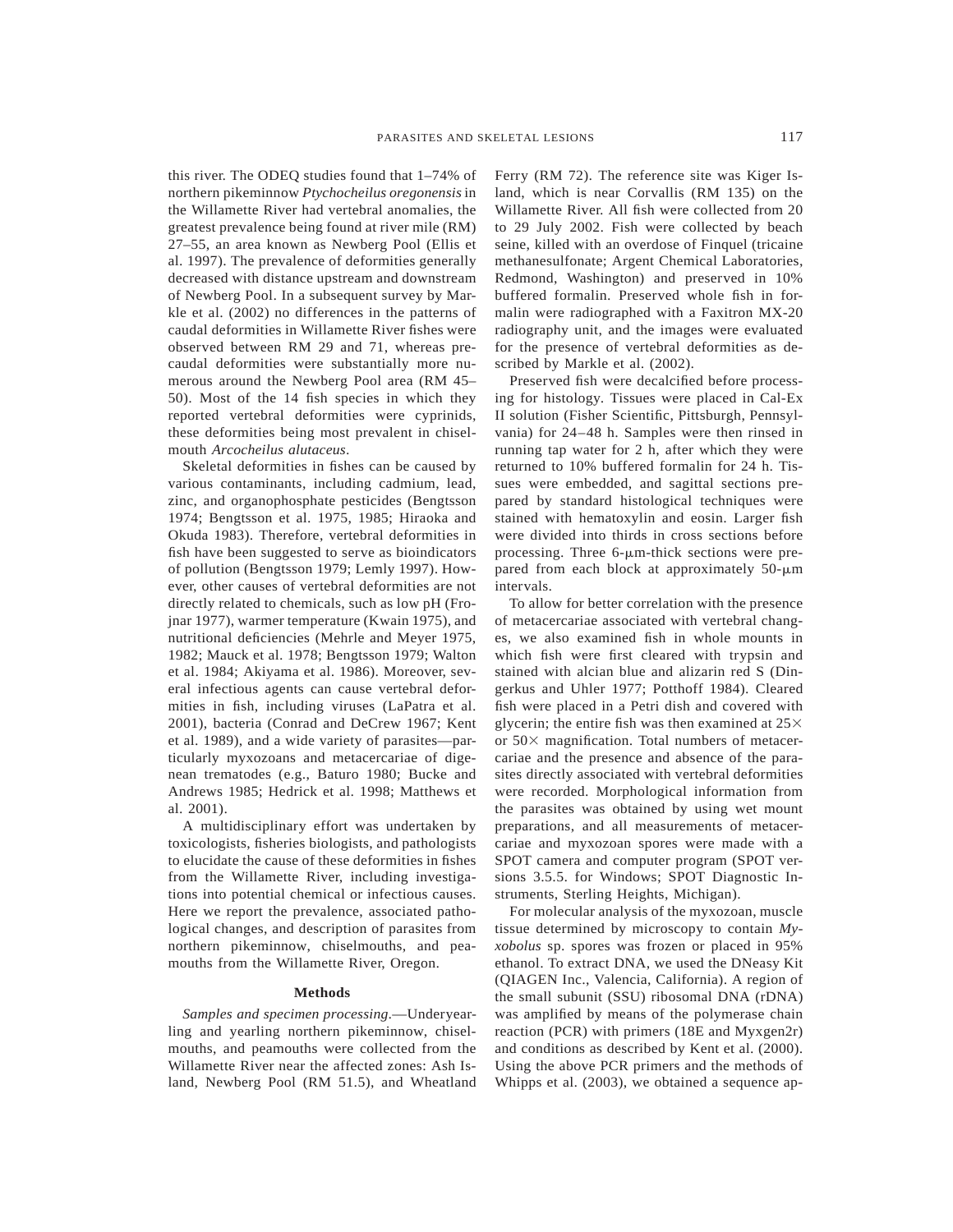TABLE 1.—Histological evaluation of the prevalence and association of parasites with lesions compared with vertebral deformities identified by radiograph (X-ray) analysis in chiselmouths (CHM), northern pikeminnow (NPM), and peamouths (PEAM) from the Willamette River. Chiselmouths were identified as underyearlings, peamouths as yearlings, and northern pikeminnow as either undery earlings  $(-1)$  or fish more than 1 year old  $(+1)$ . The term "lesions" indicates parasites associated with vertebral lesions. Note that fewer lesions were detected by histology in fish that were positive for deformities by radiography because vertebral deformities were not always located by the former method.

|             |          |     | Metacercariae  |                | <b>Myxobolus</b> |                |
|-------------|----------|-----|----------------|----------------|------------------|----------------|
| Fish        | $X$ -ray | No. | Prevalence (%) | Lesions $(\%)$ | Prevalence (%)   | Lesions $(\%)$ |
| $NPM (-1)$  | Positive | 28  | 12/28(43)      | 12/24(50)      | 9/28(32)         | 8/24(33)       |
| $NPM (-1)$  | Negative | 18  | 4/18(22)       | 2/3<br>(0)     | 5/18(25)         | 0/3<br>(0)     |
| $NPM (-1)$  | Combined | 46  | 16/46(35)      | 14/27 (37)     | 14/46(30)        | 8/27(30)       |
| $NPM (+1)$  | Positive | 21  | 16/21(76)      | 3/17(18)       | 18/21 (86)       | 13/17 (76)     |
| $NPM (+1)$  | Negative | 6   | $1/6$ (16)     | 0/0<br>(0)     | $2/6$ (33)       | 0/0<br>(0)     |
| $NPM (+1)$  | Combined | 27  | 17/27(63)      | 0/0<br>(0)     | 20/27(74)        | 0/0<br>(0)     |
| <b>CHM</b>  | Positive | 21  | 21/21(100)     | 21/21(100)     | 2/21(9)          | 0/12(0)        |
| <b>CHM</b>  | Negative | 5   | 4/5<br>(80)    | 0/0<br>(0)     | (20)<br>1/5      | 0/0<br>(0)     |
| <b>CHM</b>  | Combined | 26  | 25/26(96)      | 0/0<br>(0)     | 2/26(8)          | 0/0<br>(0)     |
| <b>PEAM</b> | Positive | 4   | 3/4<br>(75)    | (75)<br>3/4    | 0/4<br>(0)       | 0/4<br>(0)     |
| <b>PEAM</b> | Negative | 4   | (25)<br>1/4    | 0/0<br>(0)     | (0)<br>0/4       | 0/0<br>(0)     |
| <b>PEAM</b> | Combined | 8   | 4/8<br>(50)    | 0/0<br>(0)     | 0/8<br>(0)       | 0/0<br>(0)     |

proximately 850 base pairs (bp) long. To complete the sequence, the  $3'$  region of the SSU rDNA was amplified and sequenced with primers Mcyp1F (5'-GTCAGTTTGTAGTCTGCG-3') and 18R of Whipps et al. (2003). Combining overlapping sequences yielded a 1911-bp sequence, which we deposited in GenBank (accession number AY591531).

The sequences used for alignment and subsequent phylogenetic analyses were those of Molnár et al. (2002). Additional sequences were selected on the basis of GenBank searches using the basic loc alignment search tool (BLAST; Altschul et al. 1990). These sequences (and their GenBank accession numbers) were as follows: outgroup *M. lentisuturalis* (AY119688), *M. bibullatus* (AF378336), *M. bartai* (AF186835), *M. pseudodispar* from rudd *Scardinius erythrophthalmus* (AF380142), *M. pseudodispar* from roach *Rutilus rutilus* (AF380145), *M. pseudodispar* from bream *Abramis brama* (AF380144), *M. pseudodispar* from silver bream *Blicca bjoerkna* (as known as *Abramis bjoerkna*; AF380143), *M. cyprini* (AF380140), *M. musculi* (AF380141), and Triactinomyxon sp. (AY162270). Sequences were aligned by using ClustalX (Thompson et al. 1997) and analyzed with PAUP\*4.0b1 (Swofford 1998). For parsimony analysis we used a heuristic search algorithm with 50 random sequence additions. Bootstrap confidence values were calculated with 1,000 repetitions.

*Statistics*.—All statistical analyses were performed at  $\alpha$  = 0.05 with Statgraphics Plus software (Manugistics 2000). For cleared fish we used a

multifactor analysis of variance (ANOVA) to determine the effects of the number of metacercariae, fish species, fish size, and river location on the total number of deformities per fish. Peamouths were excluded from this analysis because of small sample size. We also used linear regression to illustrate the relationship between the number of deformities and the number of metacercariae. Examining this relationship in northern pikeminnow and chiselmouths showed that the slopes and intercepts for each species were not different, so that we pooled data from both species. Histological data are presented as a cross-tabulation for presence or absence of metacercariae and *Myxobolus* sp. in lesions; independence of parasite–lesion relationships was evaluated with a chi-square test.

## **Results**

## *Histology*

Histopathologic evaluations of fish from an affected site (Ash Island) detected lesions (vertebral deformities and associated chronic inflammation) in most of the fish that had vertebral deformities as determined by radiography (Table 1). A total of 8% (3/38) of fish from this site that lacked vertebral deformities (by radiography) exhibited these histological changes. Many of the lesions were associated with either metacercariae or myxozoans, and both parasites were more prevalent in fish with vertebral deformities than in those without such deformities as determined by radiographic analysis (Table 1). Differences were seen among host species: Almost all the lesions in chiselmouths and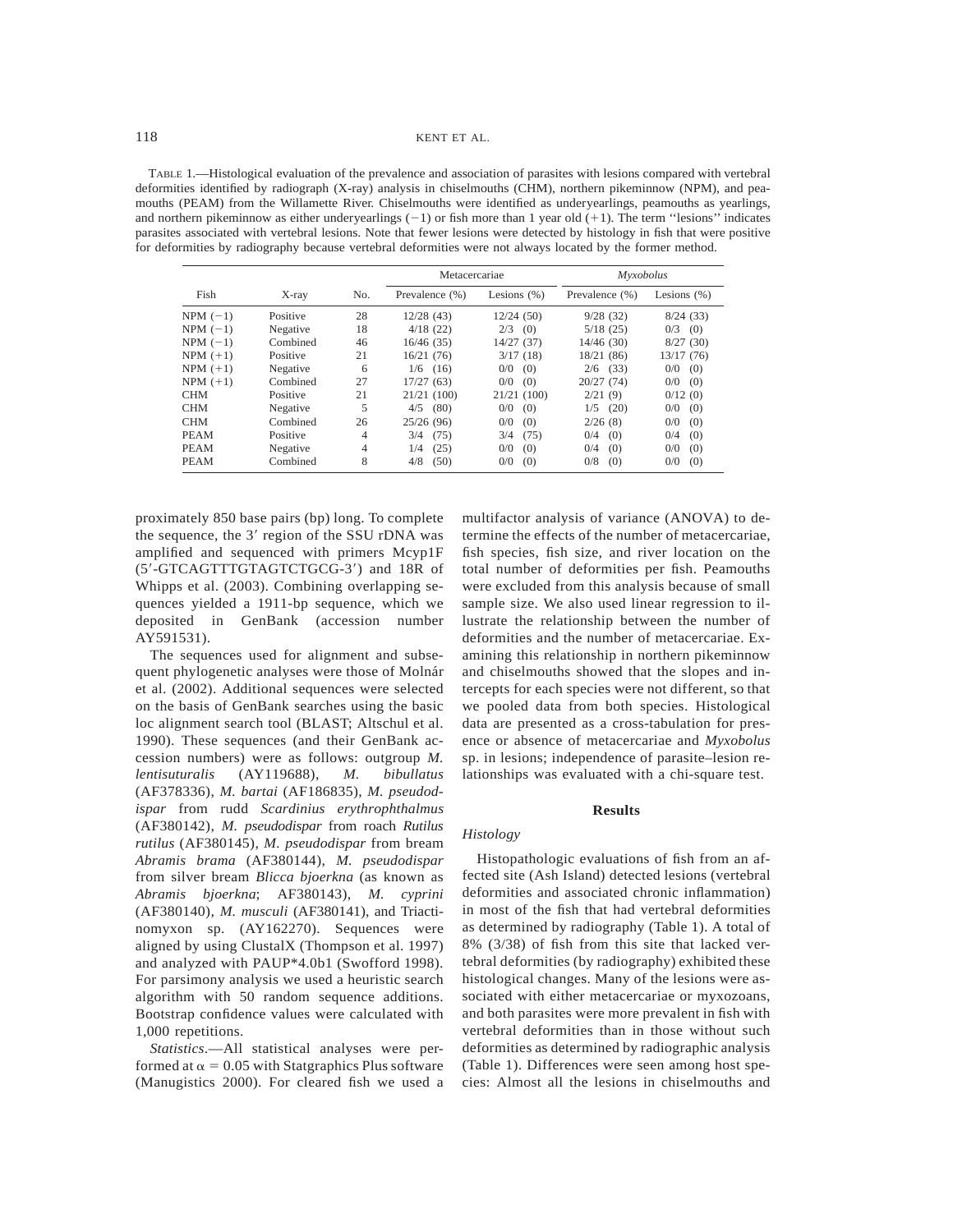peamouths were associated with the metacercariae, whereas in northern pikeminnow 50% of lesions were associated with *Myxobolus* sp. and 36% were associated with metacercariae.

Metacercariae and myxozoan spores were observed in or near vertebrae, spines, and the pectoral girdles of many fish for all three host species (Figure 1). Metacercariae were observed either within bone or appressed directly to the surfaces of vertebrae in which the lesion could be located. The metacercariae were associated with prominent dysplastic and proliferative responses of adjacent bone, often resulting in complete encapsulation of the parasite (Figure 1). Metacercariae observed to be directly associated with vertebral spines were either encapsulated by new bone or present within spines. In both cases, the bony capsule was indistinguishable from bone of normal structures. Examination of radiographs revealed clear regions within dense bone that corresponded to the presence of the parasite (Figure 2).

A histozoic *Myxobolus* sp. was observed in northern pikeminnow and chiselmouths but not in peamouths (Table 1). The myxozoan occurred as intact plasmodia between muscle fibers, often adjacent to vertebral spines. Individual spores were found within areas of chronic inflammation adjacent to vertebrae and the spines of some fish (Figure 3). The inflammatory response consisted of melanin-laden macrophages and associated fibroplasia.

Adding data for the chiselmouths and northern pikeminnow from the reference site (Kiger Island) to the data for Ash Island demonstrated that metacercariae were associated with 53% (32/60) of fish with histologically verifiable vertebral lesions (Table 2). Furthermore, *Myxobolus* sp. was associated with 36% (22/60) of fish with histologically verifiable lesions. Using a chi-square test for crosstabulation for the presence or absence of metacercariae and *Myxobolus* sp. in lesions observed by histology indicated that a lesion associated with a metacercaria was very seldom associated with *Myxobolus* sp. and conversely that a lesion associated with *Myxobolus* sp. very seldom had metacercariae; only 2 of 63 lesions had both (Table 3).

#### *Cleared Whole Mounts*

Radiographic analysis provides an entire view of the vertebrae of small fish, whereas histology is essentially a two-dimensional technique, revealing only relatively small portions of the skeleton in each slide. We were concerned that some deformities seen by radiography were not observed by histology because of the difficulty of locating vertebrae with lesions (Table 1). Therefore, we examined fish in cleared whole mounts in an attempt to better determine the association of the metacercariae with the vertebral deformities. Both metacercariae and deformities were readily visible with this technique. Large aggregates of *Myxobolus* spores in plasmodia were observed, but free spores associated with inflammation and vertebral deformities were not. Vertebral deformities (including lordosis, the absence of vertebral spines, additional vertebral spines, and bone proliferation) and their association with metacercariae were further elucidated by this method (Figure 4). Multiple, ovoid, pleomorphic, dense, alizarin red– positive bodies (mineralized foci in granulomatous inflammation) were frequently associated with parasites in the surrounding musculature (Figure 4G). In most of the vertebral deformities evaluated by this method, metacercariae were directly associated with the bone, particularly in chiselmouths (Table 4).

Chiselmouths had more than 7.5 times the abundance (mean number of parasites/individual, including uninfected individuals) and about 2.5 times the prevalence of metacercariae as northern pikeminnow in the affected sites (Table 4). A similar pattern was observed between these two species in the Corvallis reference site. Intraspecies comparisons revealed that both species from the affected sites had about 3 times the deformity prevalence, 2–3 times the prevalence of infection by metacercariae, and 4–6 times the abundance of metacercariae compared with those fish at the reference site in Corvallis. Most importantly, vertebral deformities were consistently associated with the metacercariae. This phenomenon was particularly evident in chiselmouths, which had the highest prevalence and abundance of infection by the metacercariae. Combined data regarding vertebral deformities from both host species from all sites indicated that 44 of 57 (77%) of the lesions were directly associated with visible metacercariae. Multifactor analysis demonstrated that the number of vertebral deformities was related to the number of metacercariae but not to the fish species, fish size, or location in river. Hence, we could appropriately combine fish species, sizes, and areas in our other analyses. Regression analysis comparing the number of metacercariae with the number of lesions found in the cleared fish data (combining northern pikeminnow and chiselmouths) showed that the number of lesions increased linearly with metacercaria abundance  $(Y = 0.30 +$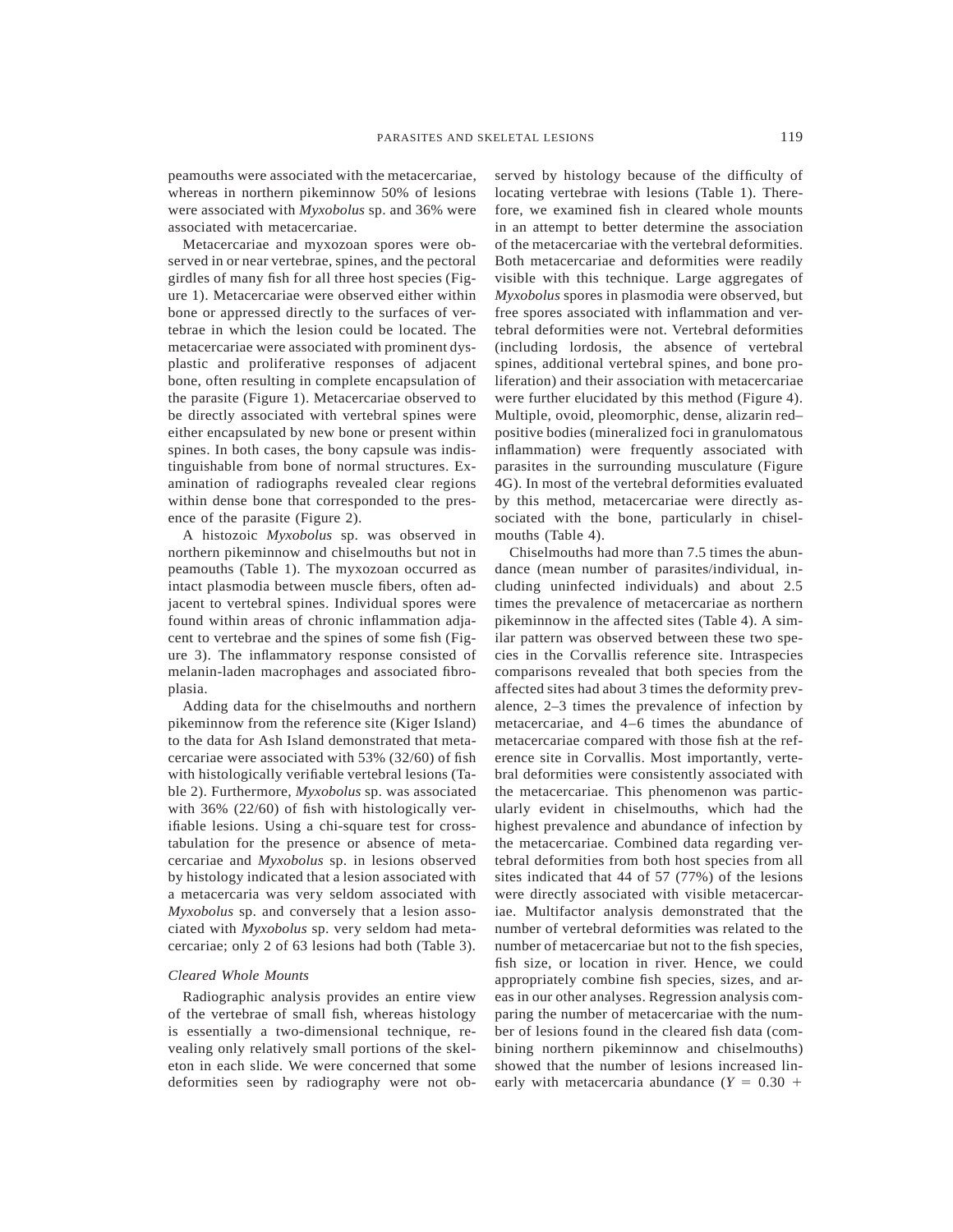

FIGURE 1.—Histological sections of metacercariae in (**A, B,** and **D**) northern pikeminnow and **(C)** peamouths. Hematoxylin and eosin stain was used; bars = 100  $\mu$ m. Panel (A) shows encysted metacercariae (arrows) in a vertebra associated with bone and cartilage proliferation, panel (B) metacercaria associated with chronic inflammation and a deformed dorsal spine (arrow), panel (C) a bony cyst with a spherical space (arrow) suggesting the location of metacercariae in a neural spine at the base of a vertebra, and panel (D) bony cysts in the spine with melanized host reaction (m).

0.13*X*, adjusted  $r^2 = 0.23$ ,  $P < 0.0001$ ). The data for each species were combined in the analysis because regressions of each species separately did not differ significantly in intercepts ( $P = 0.30$ ) or slopes ( $P = 0.14$ ).

Aggregates of myxozoan spores in the somatic muscle were seen in several northern pikeminnow from Ash Island but not in fish from the Corvallis reference site (Table 4). The spores were not observed in the other samples and were not directly associated with lesions, as determined using the cleared whole fish method.

## *Parasite Identifications*

Wet-mount preparations of metacercariae removed from cysts near vertebrae revealed a heterophyid metacercaria consistent with *Apophallus* sp. (Figure 5A). Distinctive features of the metacercaria identified as *Apophallus* sp. included spiny tegument, oblique testes, relatively small acetab-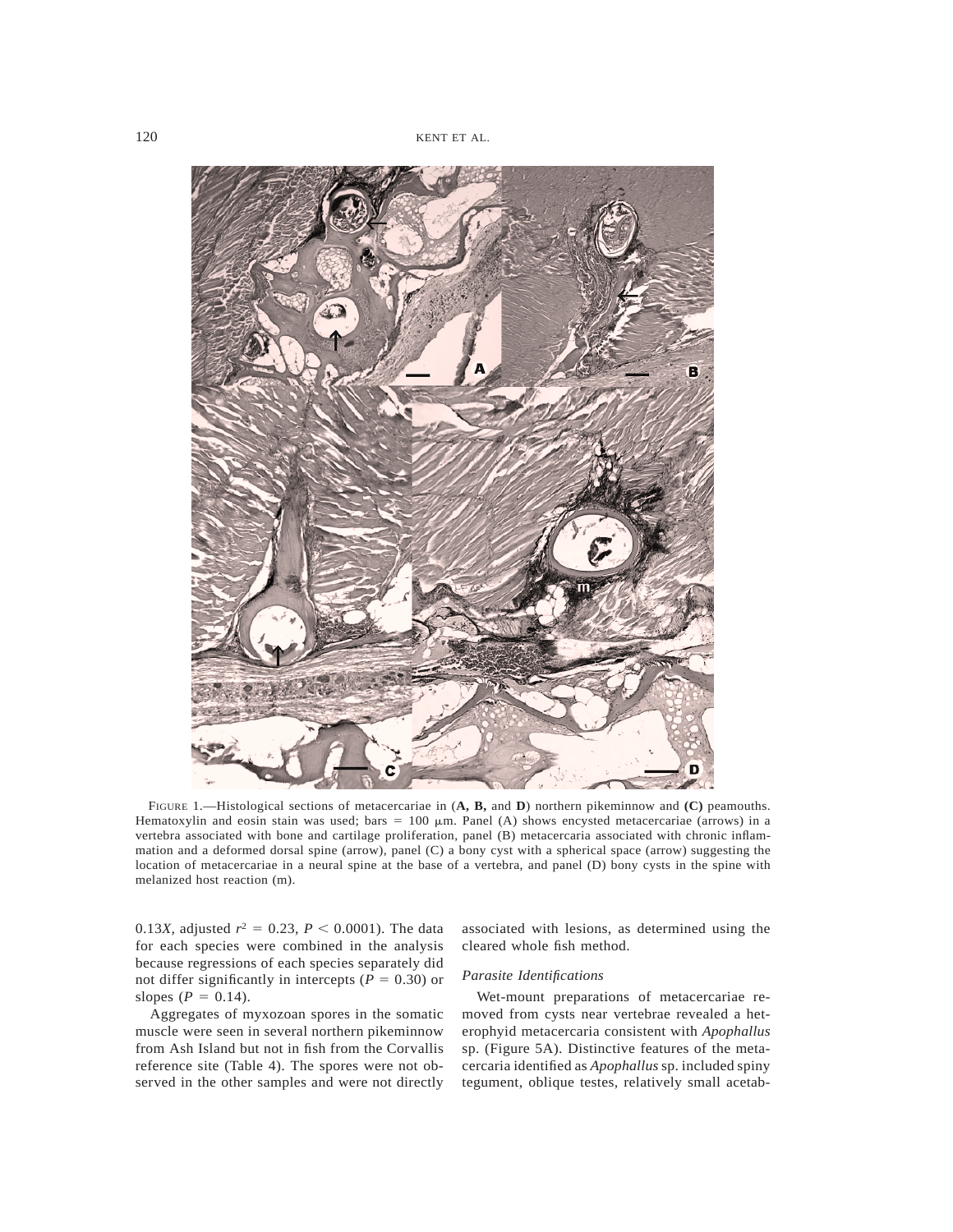

FIGURE 2.—Radiograph of a vertebral deformity in a chiselmouth. The arrow indicates a region suggestive of metacercarial infection; the dense region represents bone proliferation with a lucent center corresponding to an encysted worm.

ulum and oral sucker, short prepharynx, small pharynx, and a very long esophagus, which resulted in division of the caecum in the posterior region of the worm (Schell 1985). Metacercariae of the *Apophallus* sp. measured about 265 μm (*n*  $= 2$ ). Strigeid metacercariae (neascus type) with obvious calcareous corpuscles were found in the muscle and fins within large black, spherical cysts; these metacercariae measured about 200  $\mu$ m (*n* = 3; Figure 5B).

The myxozoan spores observed in muscle tissue of both northern pikeminnow and chilsemouths were morphologically consistent with those of the

genus *Myxobolus*. Spores most closely resembled those of *M. cyprini*, which has polymorphic spores that infect muscle tissue of cyprinid fishes (Molnár et al. 2002). Some spores were symmetrical with apical polar capsules; others had unequal valves and subapical polar capsules (Figure 6). Spore measurements were as follows ( $n = 30$ , values in  $\mu$ m) length = 11.0 (range, 10.1–12.6), width = 7.2 (6.7–7.7), large polar capsule length  $= 6.6$  $(5.5-7.1)$ , and small polar capsule length = 5.3  $(4.0 - 5.9)$ .

We sequenced 1,911 bp of the SSU rDNA of the *Myxobolus* sp. from northern pikeminnow and

TABLE 2.—Cross-tabulation of the relationships between detection of vertebral deformities via radiographs and histological lesions in chiselmouths, northern pikeminnow, and peamouths from Ash and Kiger islands; neg.  $=$  negative,  $pos. = positive.$ 

| $X$ -ray  | Histological lesions |      | Metacercariae<br>with lesions |      | Myxobolus with lesions |      |       |
|-----------|----------------------|------|-------------------------------|------|------------------------|------|-------|
| deformity | Neg.                 | Pos. | Neg.                          | Pos. | Neg.                   | Pos. | Total |
| Neg.      | 35                   |      | 36                            |      | 37                     |      | 38    |
| Pos.      | 20                   | 60   | 48                            | 32   | 58                     | 22   | 80    |
| Total     | 55                   | 63   | 84                            | 34   | 95                     | 23   | 118   |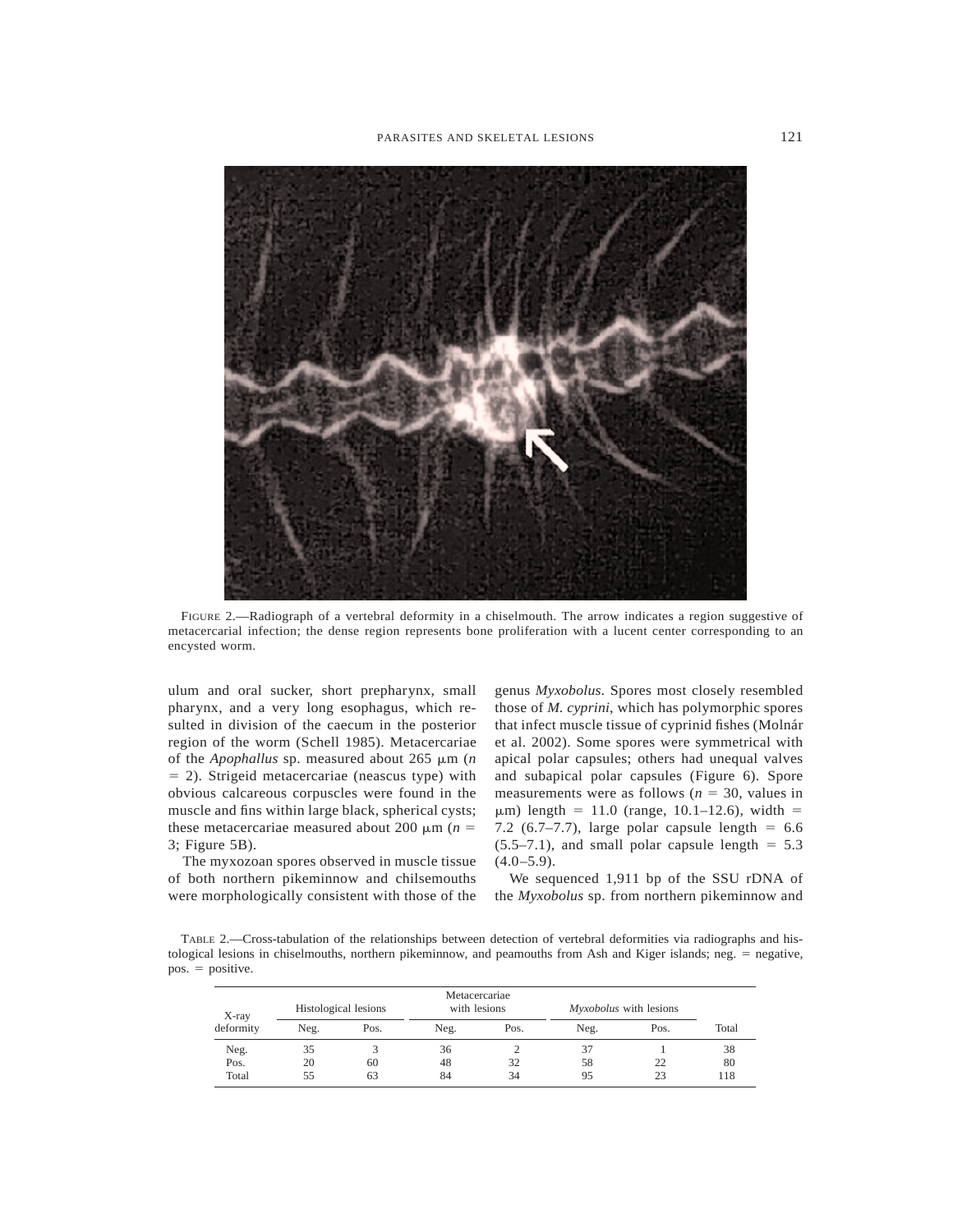

FIGURE 3.—*Myxobolus* sp. in histological sections of a northern pikeminnow with vertebral deformities. Panel **(A)** shows an intact plasmodium (P) next to a dorsal vertebral spine; bar = 100  $\mu$ m. Panels **(B, C)** are low magnifications showing inflammatory lesions associated with vertebral deformities; bars = 100  $\mu$ m. The box in (B) indicates a region shown in high magnification in (D); the letter B designates bone. In (C), arrows demark a lesion comprising chronic inflammation and free spores near a vertebra. Panels **(D, E)** are high magnifications showing spores (arrows) in chronic inflammation; bar = 10  $\mu$ m.

performed a phylogenetic analysis with other closely related myxozoan sequences available from GenBank (Figure 7). Parsimony analysis yielded two equally parsimonious trees, the only difference between trees being placement of the group containing *M. cyprini* and *M. musculi*. One tree placed these as sister to all *M. pseudodispar* representatives, whereas the other tree placed them as sister to *M. pseudodispar* from *Scardinius erythrophthalmus* and *Rutilus rutilus*. In any case, the hypothesis that the *Myxobolus* species from northern pikeminnow is an outlier to all of these species has strong bootstrap support (Figure 7).

#### **Discussion**

The high prevalence of vertebral deformities seen in fishes from the Willamette River near Port-

land, Oregon, has for many years been suspected of being caused by an unknown contaminant, but studies have not revealed a suspect contaminant in affected fish (L. Curtis, personal communication). Using multiple diagnostic methods, our survey of fish collected from all sites suggested that most of these deformities were caused by parasites. The association with metacercariae is most compelling, both diagnostically and epidemiologically. Examination of cleared fish added to our understanding of the metacercariae association and pathogenesis of the deformities. This method demonstrated a stronger association of the metacercariae with the deformities than was seen by other methods, probably because we were able to visualize entire metacercariae and vertebral deformities in

TABLE 3.—Cross-tabulation for presence (positive) or absence (negative) of metacercariae and *Myxobolus* in 63 histologically verified lesions in chiselmouths, northern pikeminnow, and peamouths from Ash and Kiger islands. Numbers in parentheses are percentages. A chi-square test rejected the hypothesis of the independence of rows and columns  $(P = 0.0001)$ .

|                        | <i>Myxobolus</i> negative | <i>Myxobolus</i> positive | Total    |
|------------------------|---------------------------|---------------------------|----------|
| Metacercariae negative | 8(12.7)                   | 21(33.3)                  | 29(46.0) |
| Metacercariae positive | 32(50.8)                  | 2(3.2)                    | 34(54.0) |
| Total                  | 40(63.5)                  | 23(36.5)                  | 63       |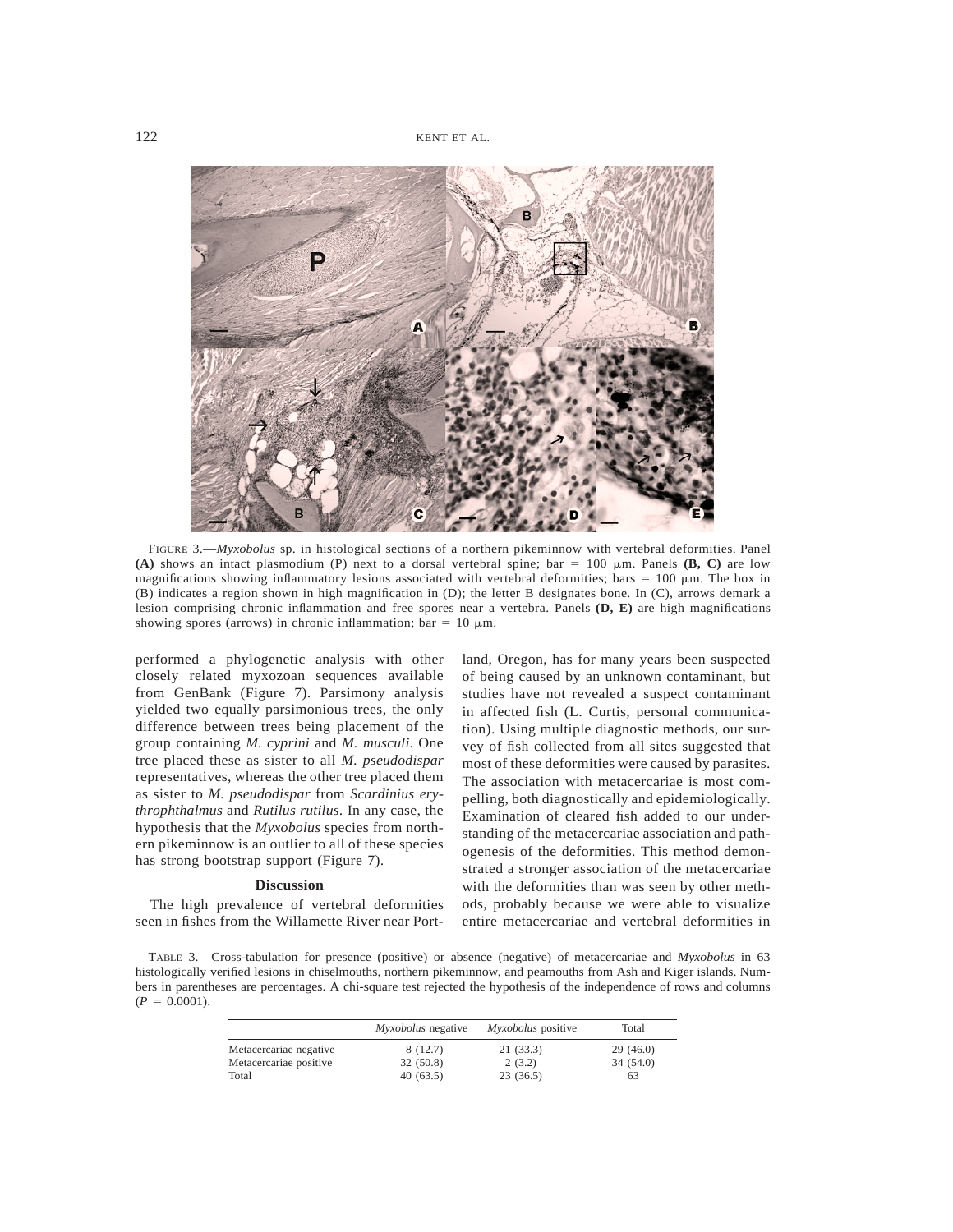

FIGURE 4.—Metacercariae associated with vertebral deformities in cleared northern pikeminnow (A–D) and chiselmouths (E–G); bars = 200  $\mu$ m. Individual panels are as follows: **(A)** a metacercaria (arrow) at a site of missing hemal spine; **(B)** a dense vertebra (arrow), possibly associated with an internal parasite (see Figure 1A); **(C)** a bony proliferation (arrow) partially encasing a metacercaria at the base of a hemal spine; **(D)** a high magnification of (C); **(E)** a bent vertebral column with an associated metacercaria (arrow); **(F)** dystrophic hemal spines associated with two metacercariae (arrow); **(G)** additional neural spines and multiple dense concretions (arrows); and **(H**) a metacercaria cyst encased in bony material at the base of a neural spine (note the stalklike structure (arrow) connecting the cyst to the vertebra and the pores in cyst).

the same preparation. Cleared preparations revealed that many metacercariae were located at or very near to deformities. Most deformities without metacercariae were characterized by increased density and fusion of vertebrae, as visualized by using the clearing method (Figure 4). Metacercariae or their degenerated remains may have gone undetected within these structures by this method, but metacercariae were sometimes detected deep within vertebrae by histology (Figure 1A). Several metacercariae were associated with mineralized dropletlike structures in the surrounding muscle, most likely indicating dystrophic mineralization of foci of granulomatous inflammation. Direct cor-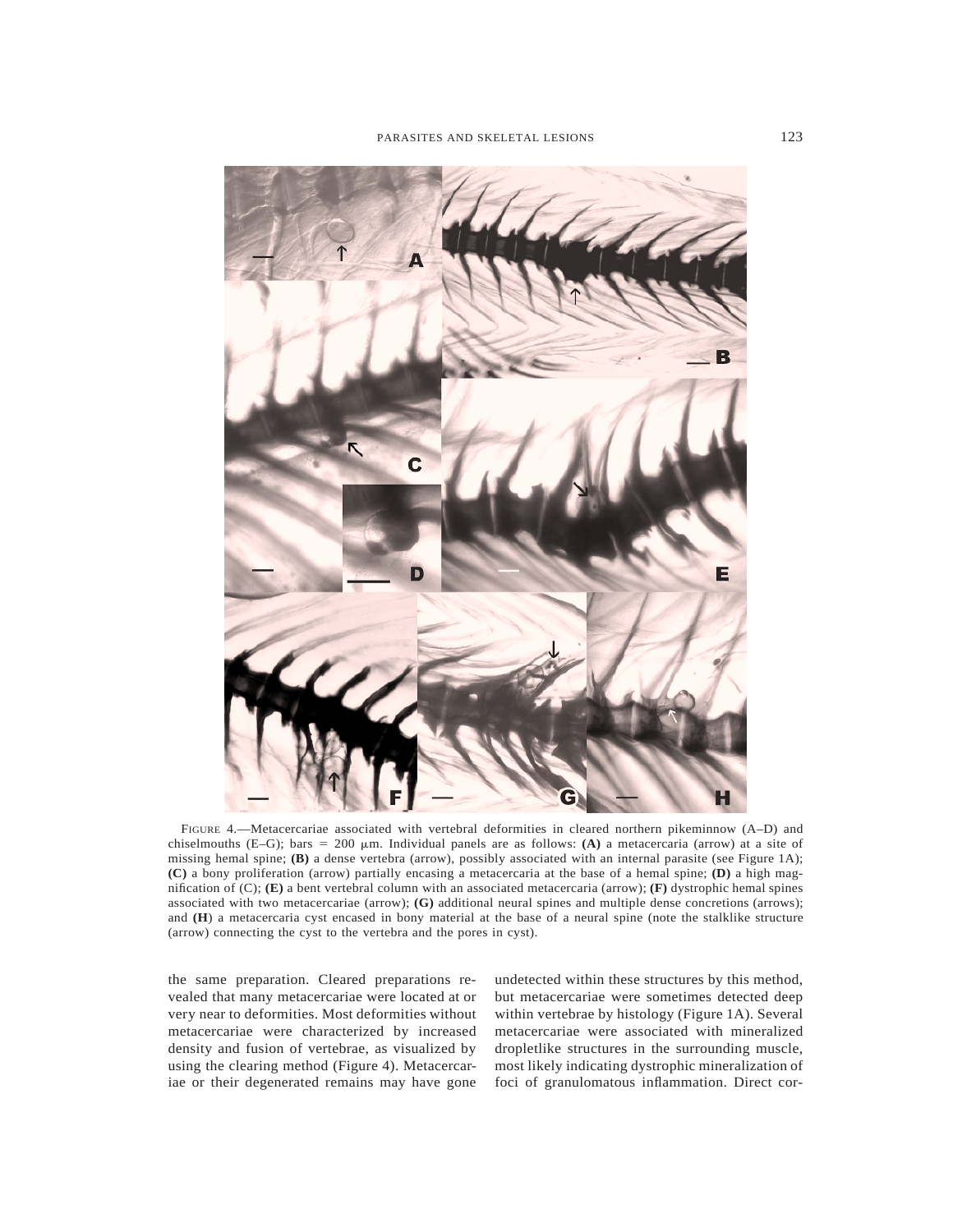TABLE 4.—Association of metacercariae with vertebral deformities in northern pikeminnow (NPM) and chiselmouths (CHM) from two affected sites—the Ash Island, Newberg Pool (Ash) and Wheatland Ferry (Wheat) regions—and the reference site, Kiger Island in the Willamette River. The analysis is based on microscopic examination of whole cleared fish stained with alcian blue and alizarin red S.

| <b>Species</b> | Lesion   | Size $(cm)a$      | No.            | Location   |
|----------------|----------|-------------------|----------------|------------|
| <b>CHM</b>     | Positive | $3.3(1.9-3.8)$    | 25             | Ash, Wheat |
| <b>CHM</b>     | Negative | $3.2(2.2 - 3.8)$  | 13             | Ash, Wheat |
| <b>CHM</b>     | Combined | $3.1(2.6-3.8)$    | 38             | Ash, Wheat |
| <b>CHM</b>     | Positive | $3.5(3.2 - 3.8)$  | 11             | Ash        |
| <b>CHM</b>     | Negative | $3.5(3.2 - 3.8)$  | 6              | Ash        |
| <b>CHM</b>     | Combined | $3.5(3.2 - 3.8)$  | 16             | Ash        |
| <b>CHM</b>     | Positive | $2.7(1.9-3.4)$    | 13             | Wheat      |
| <b>CHM</b>     | Negative | $2.6(2.2-2.8)$    | 7              | Wheat      |
| <b>CHM</b>     | Combined | $2.7(1.9-3.4)$    | 20             | Wheat      |
| <b>CHM</b>     | Positive | $2.2(1.9-2.4)$    | 3              | Kiger      |
| <b>CHM</b>     | Negative | $2.2(1.9-2.4)$    | 11             | Kiger      |
| <b>CHM</b>     | Combined | $2.2(1.9-2.4)$    | 14             | Kiger      |
| <b>NPM</b>     | Positive | $1.9 - 4.5(3.0)$  | 13             | Ash        |
| <b>NPM</b>     | Negative | $2.0 - 4.5$ (2.7) | 24             | Ash        |
| <b>NPM</b>     | Combined | $2.8(1.9-4.5)$    | 37             | Ash        |
| <b>NPM</b>     | Positive | 1.7(1.7)          | $\overline{2}$ | Kiger      |
| <b>NPM</b>     | Negative | $2.2(1.8-2.7)$    | 14             | Kiger      |
| <b>NPM</b>     | Combined | $2.2(1.7-2.7)$    | 16             | Kiger      |

a Mean, with range in parentheses.

relation with abundance of metacercariae throughout the body (including fins) with number of vertebral deformities was not seen because a few fish had had heavy infections of the fins. Chiselmouths from the affected sites had about fivefold greater metacercaria abundance than did those from the reference site and threefold as many vertebral lesions. Retrospective examination of deformities seen in radiographs revealed dense regions (corresponding to regions of bone proliferation) and clear centers (corresponding to a parasite cyst; Figure 2). Such vertebrae often were fused and had additional spines, common deformities reported by Markle et al. (2002).

We identified two types of metacercariae in affected fish, a neascus-type and an *Apophallus* sp. Niemi and Macy (1974) described the life cycle of *A. donicus* from fishes collected in the Willamette River basin Oregon. Consistent with the present study, the second intermediate hosts in their study included northern pikeminnow as well as various other fishes. Moreover, they experimentally infected coho salmon (*Oncorhynchus kisutch*) and found that the metacercariae infected bony structures. They proposed that *A. venustus*, *A. similes*, and *A. brevis* were synonyms of *A. donicus* (Niemi and Macy 1974). Review of the taxonomy of the genus is warranted, but we conclude that the *Apophallus* sp. in the present study was likely *A. donicus* as described by Niemi and Macy (1974). These authors reported little host specificity for the metacercariae of *A. doncicus* in Oregon, which might explain why vertebral deformities have been found in many fish families (Markle et al. 2002). To our knowledge, this is the first report of *Apophallus* sp. in which the parasite elicited proliferation of existing bone. On the basis of histology and cleared fish findings, we conclude that some metacercariae actually penetrate vertebrae, whereas other metacercariae adjacent to vertebral structures induce proliferation of bony material around the parasite. In contrast, *A. brevis* metacercariae infect the somatic muscle of yellow perch *Perca flavescens* and cause a host response of ectopic bone (Sinclair 1972; Pike and Burt 1983; Taylor et al. 1994). Similar to *Apophallus* sp. in the present study, *A. brevis* in yellow perch apparently does not infect the visceral organs (Pike and Burt 1983). Taylor et al. (1994) described bony ossicles in yellow perch caused by *A. brevis*. One parasite we observed was completely encased in new bone yet exhibited a pore (Figure 4H) corresponding to the ossicle canal described for *A. brevis*. Metacercariae of heterophyid digeneans that infect the gills of freshwater fishes reportedly cause prominent dysplastic and proliferative changes in the gill cartilage (Blazer and Gratzek 1985; Olson and Pierce 1997). Infections by other metacercariae types have been linked to vertebral anomalies. Muscle infections by *Bucephalus po-*

b 1 of 2.

c 1 of 16.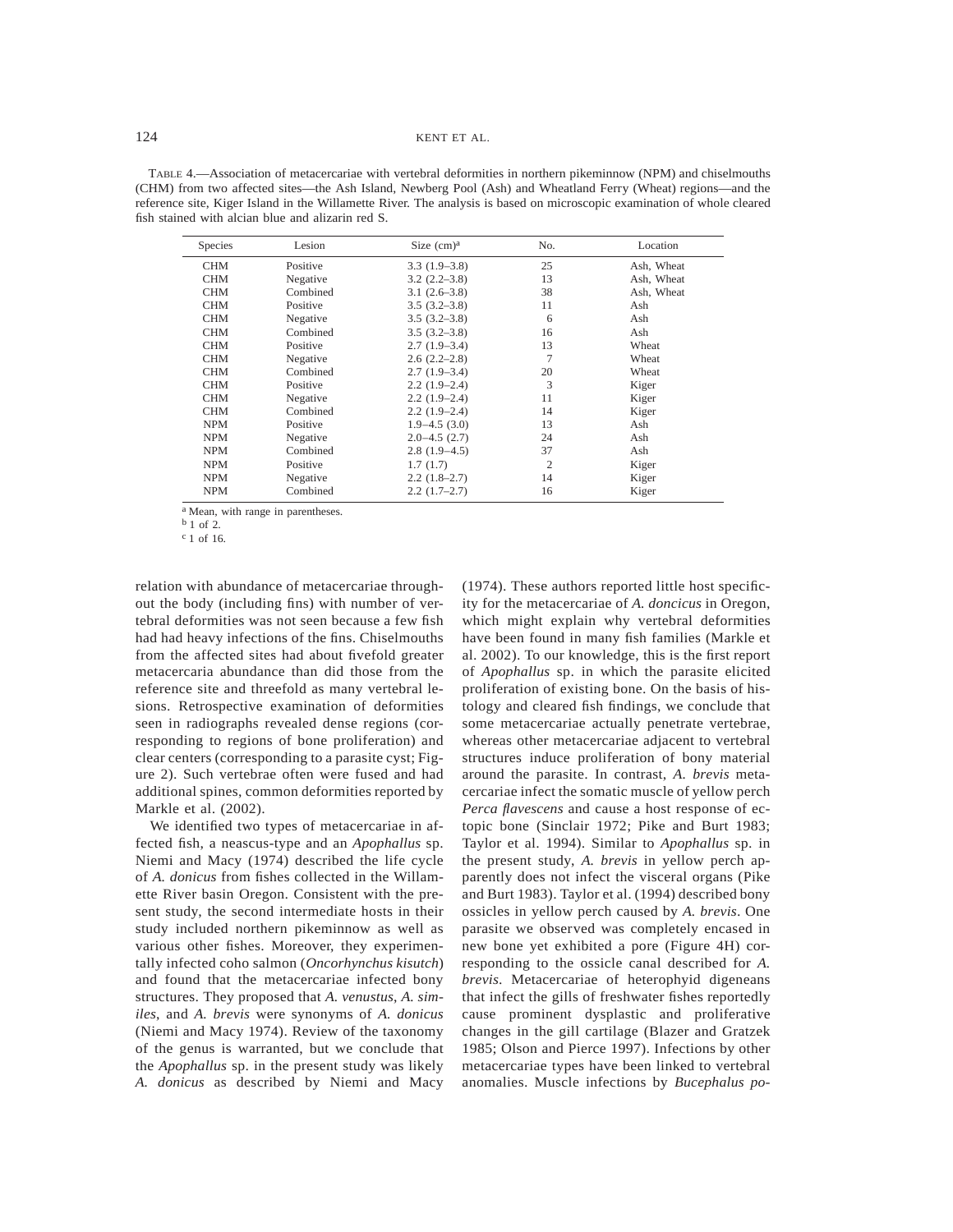| Prevalence of vertebral<br>deformities (%) | Infection<br>prevalence (%) | Mean abundance | Vertebral deformities<br>with metacercariae<br>prevalence (%) | Myxobolus<br>prevalence (%) |
|--------------------------------------------|-----------------------------|----------------|---------------------------------------------------------------|-----------------------------|
| 100                                        | 100                         | 6.0            | 95                                                            | $\Omega$                    |
| $\Omega$                                   | 85                          | 2.6            | $\Omega$                                                      |                             |
| 64                                         | 94.5                        | 4.6            | 95                                                            |                             |
| 100                                        | 100                         | 5.5            | 91                                                            |                             |
| $\Omega$                                   | 100                         | 3.3            | $\Omega$                                                      |                             |
| 67                                         | 100                         | 5.0            | 91                                                            |                             |
| 100                                        | 100                         | 4.6            | 100                                                           |                             |
| $\Omega$                                   | 71                          | 3.3            | $\Omega$                                                      |                             |
| 66                                         | 90                          | 4.4            | 100                                                           |                             |
| 100                                        | 100                         | 2.3            | 100                                                           |                             |
| $\Omega$                                   | 27                          | 0.5            | $\Omega$                                                      |                             |
| 21                                         | 43                          | 0.9            | 100                                                           |                             |
| 100                                        | 77                          | 1.2            | 54                                                            | $\left($                    |
| $\Omega$                                   | 29                          | 0.4            | $\Omega$                                                      | 19                          |
| 35                                         | 38                          | 0.6            | 54                                                            | 19                          |
| 100                                        | 50 <sup>b</sup>             | 1.0            | 50                                                            | $\Omega$                    |
| $\Omega$                                   | $\Omega$                    | $\Omega$       | $\Omega$                                                      | $\Omega$                    |
| 12                                         | 6 <sup>c</sup>              | 0.125          | 50                                                            | $\Omega$                    |

*lymorphus* causes vertebral deformities in cyprinid fishes (Baturo 1980), and *Riberiora* sp. are suspected to be a major cause of supernumerary limbs and other vertebral changes seen in frogs in North America (Kaiser 1999).

Myxozoans, particularly *Myxobolus* spp., that infect bone are recognized causes of vertebral deformities. In addition to *M. cerebralis*, which affects salmonids (see reviews by Hedrick et al. 1998 and Bartholomew and Reno 2002), vertebral anomalies have been associated with *M. sandrae* infections of European perch *P. fluviatilis* in Scotland (Lom et al. 1991; Treasurer 1992), *M. ellipsoides* in European chub (*Leuciscus cephalus*) in England (Bucke and Andrews 1985), *M. cartilaginis* in centrarchid fishes in the United States



FIGURE 5.—Wet-mount preparations of metacercariae from northern pikeminnow; bars = 50  $\mu$ m. Panel **(A)** shows an *Apophallus* sp., panel **(B)** a strigeid (neascus) with calcareous corpuscles (arrows) within a melanized cyst.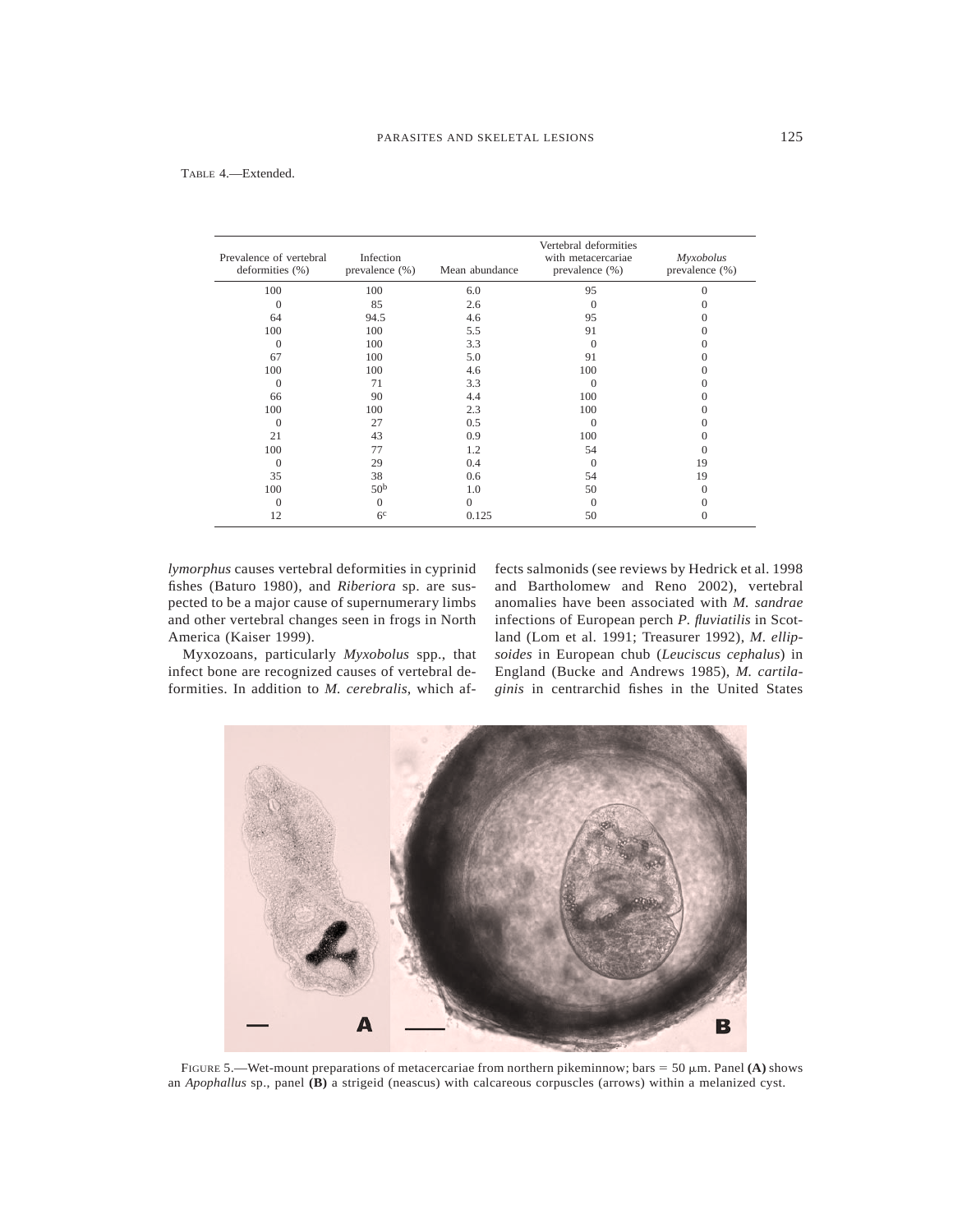

FIGURE 6.—Panel **(A)** shows spores of a *Myxobolus* sp. in wet-mount preparations (bar = 10  $\mu$ m), panel **(B)** aggregates of spores (arrow) in somatic muscle of cleared northern pikeminnow (bar =  $100 \mu m$ ).

(Hoffman 1965), and *Triangula percae* in European perch in Australia (Langdon 1987).

The myxozoan in our study was most similar to *M. cyprini* or *M. pseudodispar* in spore morphology, site of development, and host. Spores of both infect the muscle of cyprinid fishes and are distinctly pleomorphic. Some authors have suggested that *M. pseudodispar* is a junior synonym of *M. cyprini* (Lom and Dyková 1992). Molnár et al. (2002) proposed that, based on rDNA analyses, *M. cyprini*, *M. pseudodispar*, and *M. musucli* should be maintained as separate species (although the first two are morphologically indistinguishable). Intact plasmodia do not cause significant tissue damage, but free spores of *M. cyprini* from ruptured plasmodia are disseminated to various organs, where they induce prominent inflammatory changes (Molnár and Kovács-Gayer 1985). Kent et al. (1996) were the first to report *M. cyprini* in

North America. In contrast to previous reports, we observed free spores accumulated near vertebral structures and did not detect them in visceral organs. Moreover, our molecular analysis showed that the myxozoan was an outlier to the clade of closely related myxozoans formed by *M. cyprini*, *M. pseudodispar*, and *M. musculi*. Therefore, we cannot assign the parasite in this study to any of these species because it would render them paraphyletic.

The myxozoan that we observed was more common (as determined by histology) in northern pikeminnow than in chiselmouths and was not seen in peamouths. In contrast to the latter two fishes, vertebral lesions in northern pikeminnow appeared to be caused by both metacercariae and myxozoans. Based on cleared fish analysis, half of the deformities were associated with metacercariae (Table 4) and the other half with *Myxobolus* sp. (based



FIGURE 7.—Maximum parsimony dendrogram of *Myxobolus* sp. from northern pikeminnow. Bootstrap confidence intervals are shown at the nodes.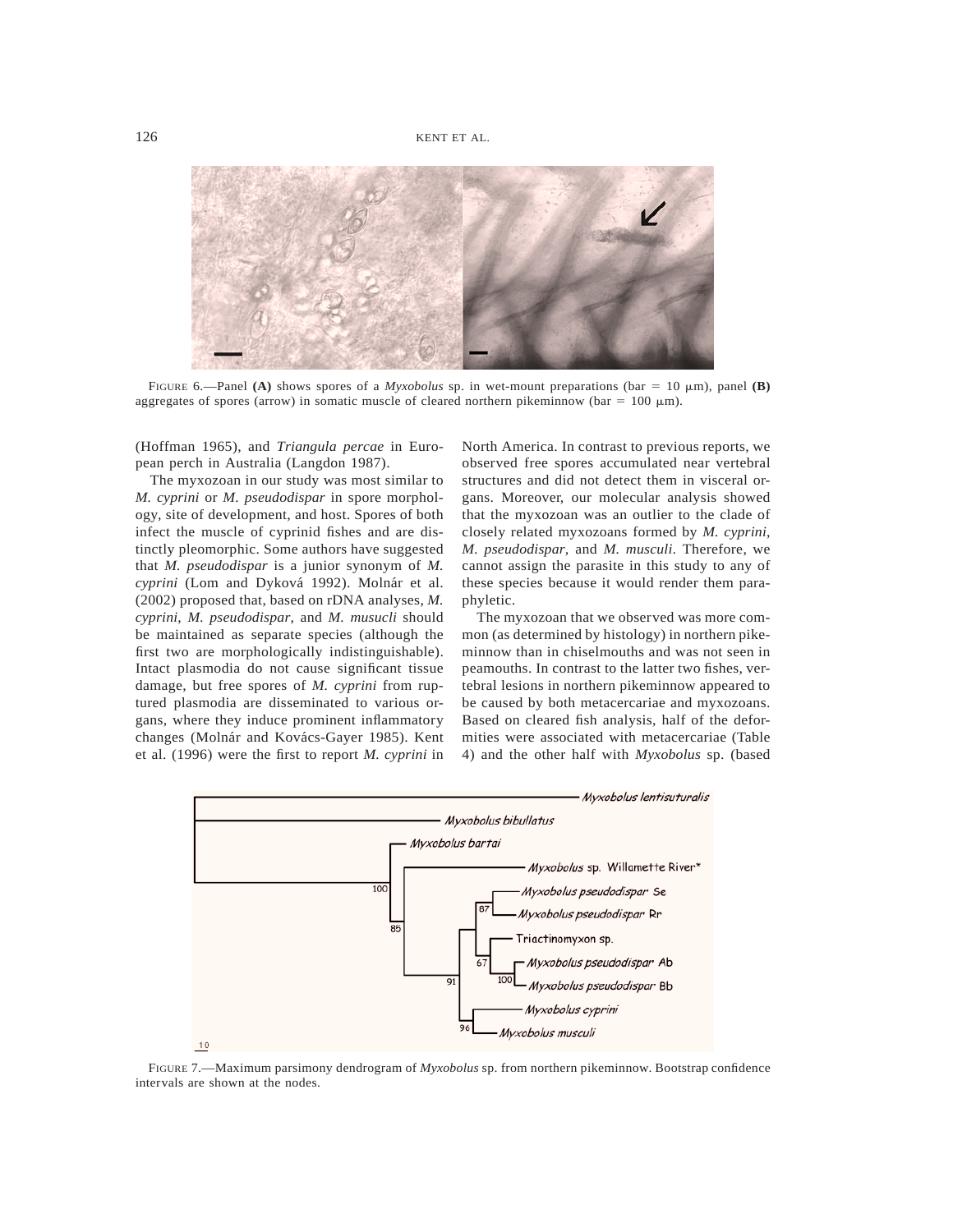on histological analysis; Table 1). This pattern accounts for essentially all of the deformities in this species, given that the two parasites very seldom occurred together in the same lesion (Table 3). As determined by histology, *Myxobolus* sp. were more often seen in fish with vertebral lesions. In cleared fish, the myxozoan was seen only in northern pikeminnow from the affected region, but not in fish with deformities. Only large aggregates of spores could be seen in cleared fish. This is consistent with histological observations in that only individual spores within macrophages were seen in lesions; it is doubtful that we would have seen these spores in cleared fish.

In conclusion, the evidence presented here strongly indicates that parasites account for the high prevalence of vertebral deformities found in cyprinid fishes in the Willamette River in Oregon. More than 90% of the deformities seen in chiselmouths can be attributed to metacercariae (probably *A. donicus*). Combining observations from histology and cleared fish, we determined that *Myxobolus* sp. and metacercariae were equally responsible for the deformities seen in northern pikeminnow. Other questions remain, such as the apparent relationship of the infection and vertebral deformities with urbanized regions of the river. Increased trematode infections have been related to anthropogenic pollution and physical alterations of the aquatic environment by humans (Lardans and Dissous 1998). Kiesecker (2002) reported synergism between exposure to herbicides and pesticides and infections by metacercariae of *Ribeiroia* sp. and *Telochris* sp. as the cause of vertebral deformities in frogs. Although we have not detected contaminant levels that would be suspected of causing the lesions (L. Curtis, personal communication), perhaps an unknown agent in the affected region causes immunosuppression of cyprinid fishes in the river and thus predisposes them to infections. Our observation of an increased prevalence of two unrelated parasites in the affected region tends to support this hypothesis. It is also possible that factors not directly related to pollution, such as water flow dynamics or abundance of nonfish hosts involved in the life cycles of *Myxobolus* sp. and *Apophallus* sp., are important contributing factors.

#### **Acknowledgments**

This study was supported by a grant from the Oregon Water Enhancement Board (#201-562).

#### **References**

- Akiyama, T., T. Murai, and T. Nose. 1986. Oral administration of serotonin against spinal deformity of chum salmon fry induced by tryptophan deficiency. Bulletin of the Japanese Society of Scientific Fisheries 5:1249–1254.
- Altschul, S. F., W. Gish, W. Miller, E. W. Myers, and D. J. Lipman. 1990. Basic local alignment search tool. Journal of Molecular Biology 215:403–410.
- Bartholomew, J. L., and P. Reno. 2002. The history and dissemination of whirling disease. Pages 3–24 *in* J. L. Bartholomew and J. C. Wilson, editors. Whirling disease: reviews and current topics. American Fisheries Society, Symposium 29, Bethesda, Maryland.
- Baturo, B. 1980. Pathological changes in cyprinid fry infected by *Bucephalus polymorphos* Baer, 1827 and *Rhipidocotyle illensis* (Ziegler, 1883) metacercariae (Trematoda, Bucephalidae). Acta Parasitologica Polonica 27:241–246.
- Bengtsson, B. E. 1974. Vertebral damage to minnows *Phoxinus phoxinus* exposed to zinc. Oikos 25:134– 139.
- Bengtsson, B. E. 1979. Biological variables, especially vertebral deformities in fish, for monitoring marine pollution. Philosophical Transactions of the Royal Society of London B 286:457–464.
- Bengtsson, B. E., A. Bengtsson, and M. Himberg. 1985. Fish deformities and pollution in some Swedish waters. Ambio 14:32–35.
- Bengtsson, B. E., C. M. Carlin, A. Larson, and O. Swanberg. 1975. Vertebral damage in minnows, *Phoxinus phoxinus* L., exposed to cadmium. Ambio 4: 166–168.
- Blazer, V. S., and J. B. Gratzek. 1985. Cartilage proliferation in response to metacercarial infections of fish gills. Journal of Comparative Pathology 95: 273–280.
- Bucke, D., and C. Andrews. 1985. Vertebral anomalies in chub *Leuciscus* (*Squalius*) *cephalus* L. Bulletin of the European Association of Fish Pathologists 5:3–5.
- Conrad, J. F., and M. DeCrew. 1967. Observations on deformed juvenile coho salmon. Fisheries Commission of Oregon Briefs 13:129.
- Dingerkus, G., and L. D. Uhler. 1977. Enzyme clearing of alcian-blue-stained whole small vertebrates for demonstration of cartilage. Stain Technology 52: 229–232.
- Ellis, S. G., S. T. Deshler, and R. Miller. 1997. Characterizing fish assemblages in the Willamette River, Oregon, using three different bioassessment techniques. Pages 347–366 *in* A. Laenen and D. A. Dunnette, editors. River quality dynamics and restoration. Lewis Publishers, New York.
- Frojnar, J. R. 1977. Egg and larval survival of white suckers (*Catostomus commersoni*) at low pH. Journal of the Fisheries Research Board of Canada 34: 262–266.
- Hedrick, R. P., M. El-Matbouli, M. A. Adkison, and E. MacConnell. 1998. Whirling disease: reemergence among wild trout. Immunology Reviews 166:365– 376.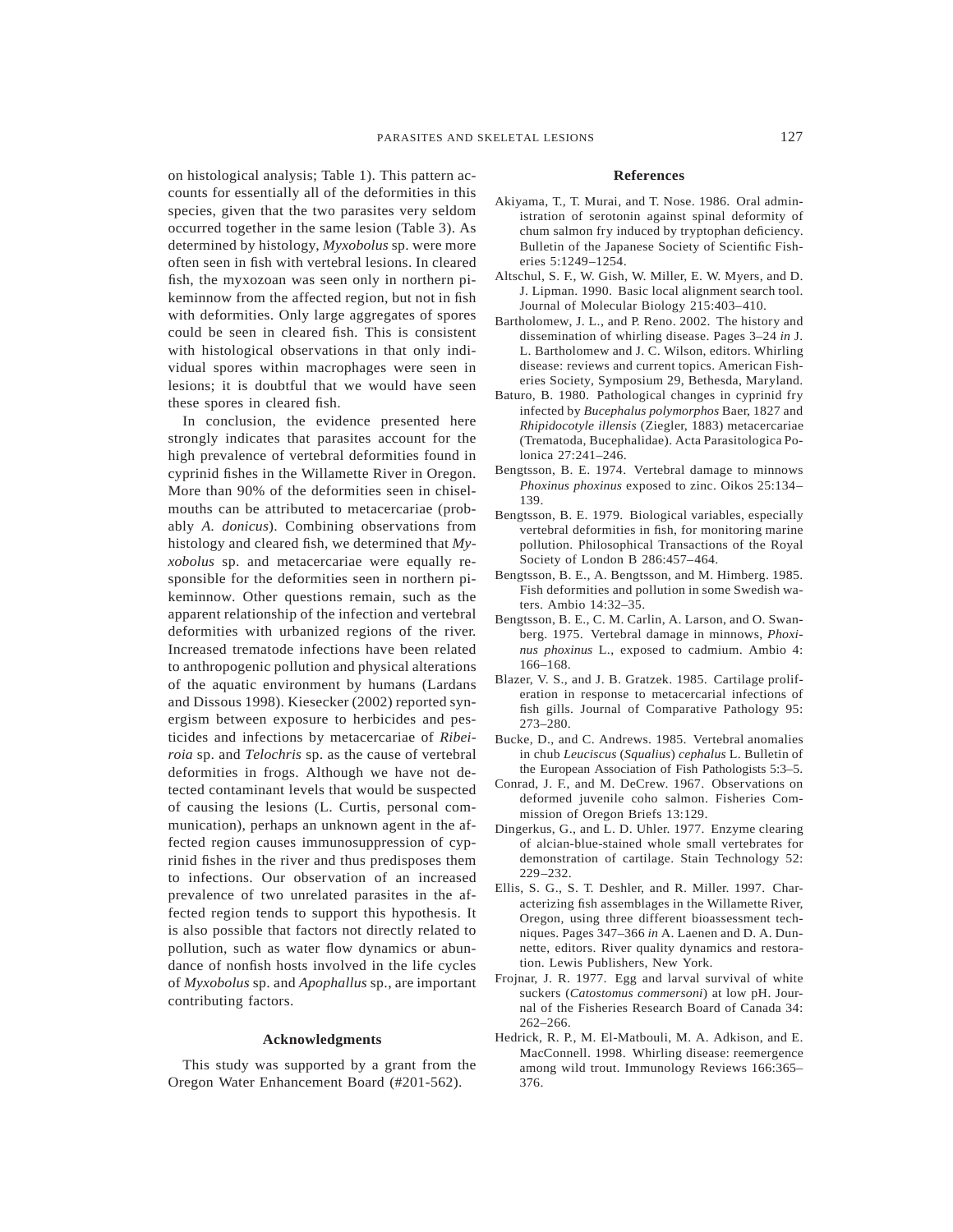- Hiraoka, Y., and M. L. Okuda. 1983. A tentative assessment of water pollution by the medaka egg stationing method: aerial application of fenitrothion emulsion. Environmental Research 34:262–267.
- Hoffman, G. L. 1965. Studies on *Myxosoma cartilaginis* n. sp. (Protozoa: Myxosporidea) of centrachid fish and a synopsis of the *Myxosoma* of North American fishes. Journal of Protozoology 12:319–332.
- Kaiser, J. 1999. Link to parasites grows stronger. Science 24: 286:2434.
- Kent, M. L., J. Bagshaw, J. Nener, and B. Raymond. 1996. *Myxobolus cyprini* Doflein, 1898, in peamouth: first report of this myxosporean in the Western Hemisphere. Journal of Aquatic Animal Health  $8.159 - 162$
- Kent, M. L., J. Khattra, R. P. Hedrick, and R. H. Devlin. 2000. *Tetracapsula renicola* (Myxozoa: Saccosporidae): the PKX myxozoan—the cause of proliferative kidney disease of salmonid fishes. Journal of Parasitology 86:103–111.
- Kent, M. L., J. M. Groff, J. K. Morrison, W. T. Yasutake, and R. A. Holt. 1989. Spiral swimming behaviour due to cranial and vertebral lesions associated with *Cytophaga psychrophila* infections in salmonid fishes. Diseases of Aquatic Organisms 6:11–16.
- Kiesecker, J. M. 2002. Synergism between trematode infection and pesticide exposure: a link to amphibian limb deformities in nature. Proceedings of the National Academy of Sciences of the USA 99: 9900–9904.
- Kwain, W. 1975. Embryonic development, early growth, and meristic variation in rainbow trout (*Salmo gairderi*) exposed to combinations of light intensity and temperature. Journal of the Fisheries Research Board of Canada 32:397–402.
- Langdon, J. S. 1987. Spinal curvatures and an encephalotropic myxosporean *Triangula percae* sp. nov. (Myxozoa: Ortholineidae) enzootic in redfin perch *Perca fluviatilis* L. in Australia. Journal of Fish Diseases 19:425–434.
- LaPatra, S. E., W. N. Batts, K. Overturf, G. R. Jones, W. D. Shewmaker, and J. R. Winton. 2001. Negligible risk associated with the movement of processed rainbow trout, *Oncorhynchus mykiss* (Walbaum), from an infectious haematopoietic necrosis virus (IHNV) endemic area. Journal of Fish Diseases 24:399–408.
- Lardans, V., and C. Dissous. 1998. Snail control strategies for reduction of schistosomiasis transmission. Parasitology Today 14:413–417.
- Lemly, A. D. 1997. Ecosystem recovery following selenium contamination in a freshwater reservoir. Ecotoxicology and Environmental Safety 36:275– 281.
- Lom, J., and I. Dyková. 1992. Protozoan parasites of fishes. Elsevier, New York.
- Lom, J., A. W. Pike, and I. Dykova´. 1991. *Myxobolus sandrae* Reuss, 1906, the agent of vertebral column deformities of perch *Perca fluviatilis* in northeast Scotland. Diseases of Aquatic Organisms 12:49–53.
- Manugistics. 2000. Statgraphics 5 Plus. Manugistics, Rockville, Maryland.
- Markle, D. F., R. French, S. Naman, J. Demarest, and M. Hatfield. 2002. Historical patterns of vertebral deformities in fishes from the Willamette River, Oregon. Northwest Naturalist 83:7–14.
- Matthews, J. L., A. M. V. Brown, K. Larison, J. K. Bishop-Stewart, P. Rogers, and M. L. Kent. 2001. *Pseudoloma neurophilia* n.g., n.sp., a new genus and species of Microsporidia from the central nervous system of the zebrafish (*Danio rerio*). Journal of Eukaryotic Microbiology 48:229–235.
- Mauck, W. L., P. M. Mehrle, and F. L. Mayer. 1978. Effects of the polycholorinated biphenyl arochlor 1254 on growth, survival, and bone development in brook trout (*Salvelinus fontinalis*). Journal of the Fisheries Research Board of Canada 35:1084–1088.
- Mehrle, P. M., T. A. Haines, S. Hamilton, J. L. Sudke, F. L. Mayer, and L. M. Ribick. 1982. Relationship between body contaminants and bone development in east coast striped bass. Transactions of the American Fisheries Society 111:231–241.
- Mehrle, P. M., and F. L. Mayer. 1975. Toxaphene effects on growth and bone composition of fathead minnows (*Pimephales promelas*). Journal of the Fisheries Research Board of Canada 32:593–598.
- Molnár, K. E. Eszterbauer, C. Székely, Á. Dán, and B. Harrach. 2002. Morphological and molecular biological studies on intramuscular *Myxobolus* spp. of cyprinid fish. Journal of Fish Diseases 25:643–652.
- Molnár, K. and É. Kovács-Gayer. 1985. The pathogenicity and development within the host fish of *Myxobolus cyprini* Doflein 1898. Parasitology 90:549– 555.
- Niemi, D. R., and R. W. Macy. 1974. The life cycle and infectivity to man of *Apophallus donicus* (Skrjabin and Lindtop, 1919) (Trematoda: Heterophyidae) in Oregon. Proceedings of the Helminthological Society of Washington 41:223–229.
- Olson, R. E., and J. R. Pierce. 1997. A trematode metacercaria causing gill proliferation in steelhead trout from Oregon. Journal of Wildlife Diseases 33:886– 890.
- Pike, A. W., and M. D. Burt. 1983. The tissue response of yellow perch, *Perca flavescens* Mitchell to infections with the metacercarial cyst of *Apophallus brevis* Ransom, 1920. Parasitology 87:393–404.
- Potthoff, T. 1984. Clearing and staining techniques. Pages 35–37 *in* H. G. Moser, editor. Ontogeny and systematics of fishes. American Society of Ichthyologists and Herpetologists, Special Publication 1, Washington, D.C.
- Schell, S. C. 1985. Trematodes of North America north of Mexico. University Press of Idaho, Moscow.
- Sinclair, N. R. 1972. Studies on the heterophyid trematode *Apophallus brevis*, the ''sand-grain grub'' of yellow perch (*Perca flavescens*), II. The metacercaria: position, structure, and composition of the cyst, hosts, geographical distribution, and variation. Canadian Journal of Zoology 50:577–584.
- Swofford, D. L. 1998. PAUP: Phylogenetic Analysis Using Parsimony (and other methods), version 4. Sinauer Associates, Sunderland, Massachusetts.
- Taylor, L. H., B. K. Hall, T. Miyake, and D. K. Cone.